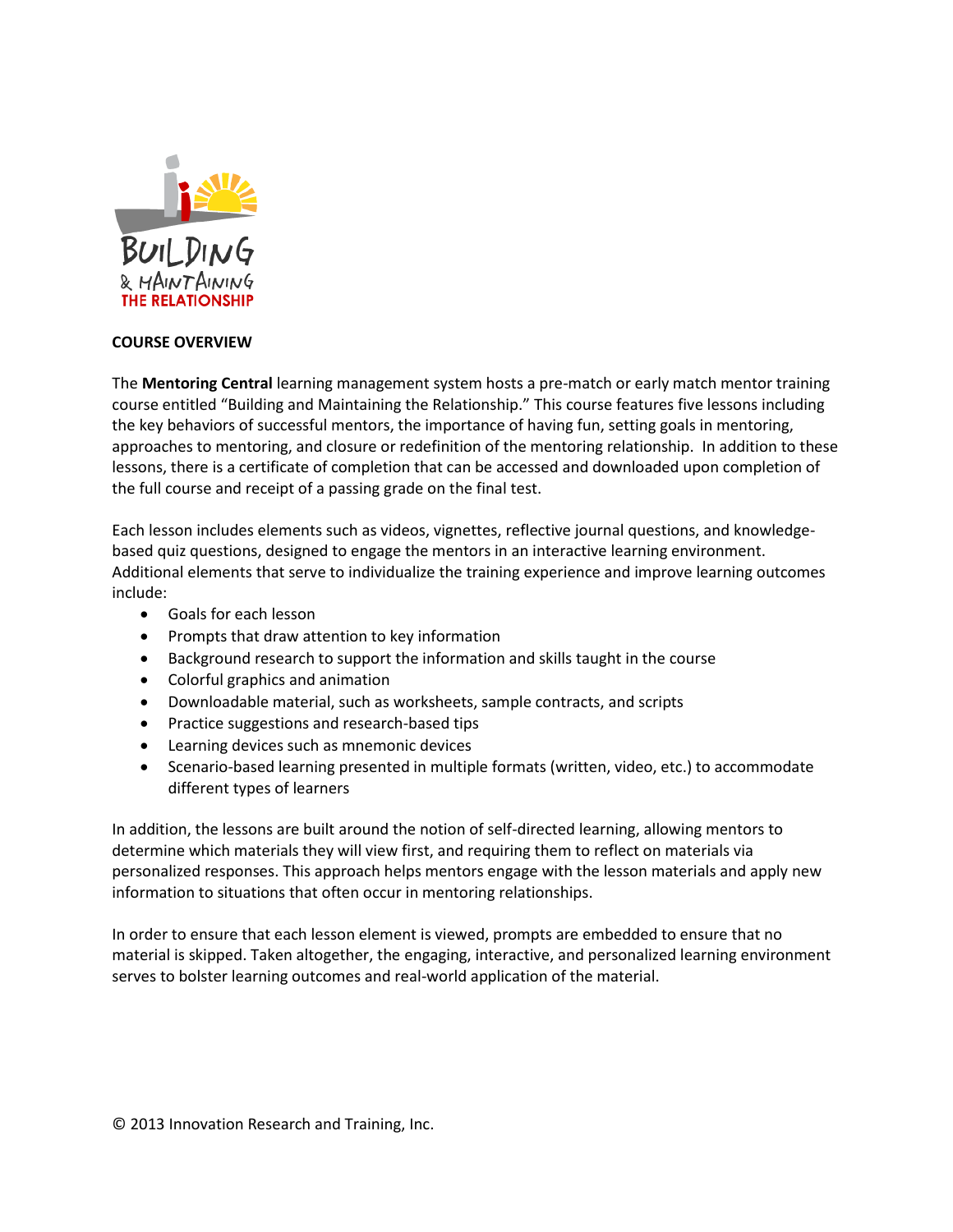

**Behaviors**: The research on mentoring suggests that there are three essential behaviors of successful mentors, which we refer to as the "3 B's of Mentoring": Be Trustworthy, Be Empathic, and Be Authentic. In this lesson, mentors learn how trustworthiness, empathy, and authenticity are defined in the context of mentoring, and watch videotaped scenarios of mentors practicing these skills with their mentees. This lesson also teaches mentors how to recover from mistakes associated with not demonstrating these behaviors.



**Having Fun**: Research has shown that engaging in fun shared activities is a major priority of mentees across age groups. Having fun is essential to building a healthy relationship and provides youth with opportunities they might not otherwise have experienced in the past. In this lesson, mentors learn and practice key skills for having fun including such things as planning simple and engaging activities, seeking input from their mentees, and maintaining a positive attitude.



**Approaches**: This lesson introduces the third and longest-lasting stage of a mentoring relationship, the Growth and Maintenance stage. After mentors and mentees have been matched for a little while, it is important for mentors to think about how the activities they do with their mentees, and their approach to decision-making in general, affect their mentee. Mentors learn about the four common approaches used by mentors and how to implement the two that have been found to be the most successful. Mentors also practice the skills associated with attunement, a feature of effective approaches.